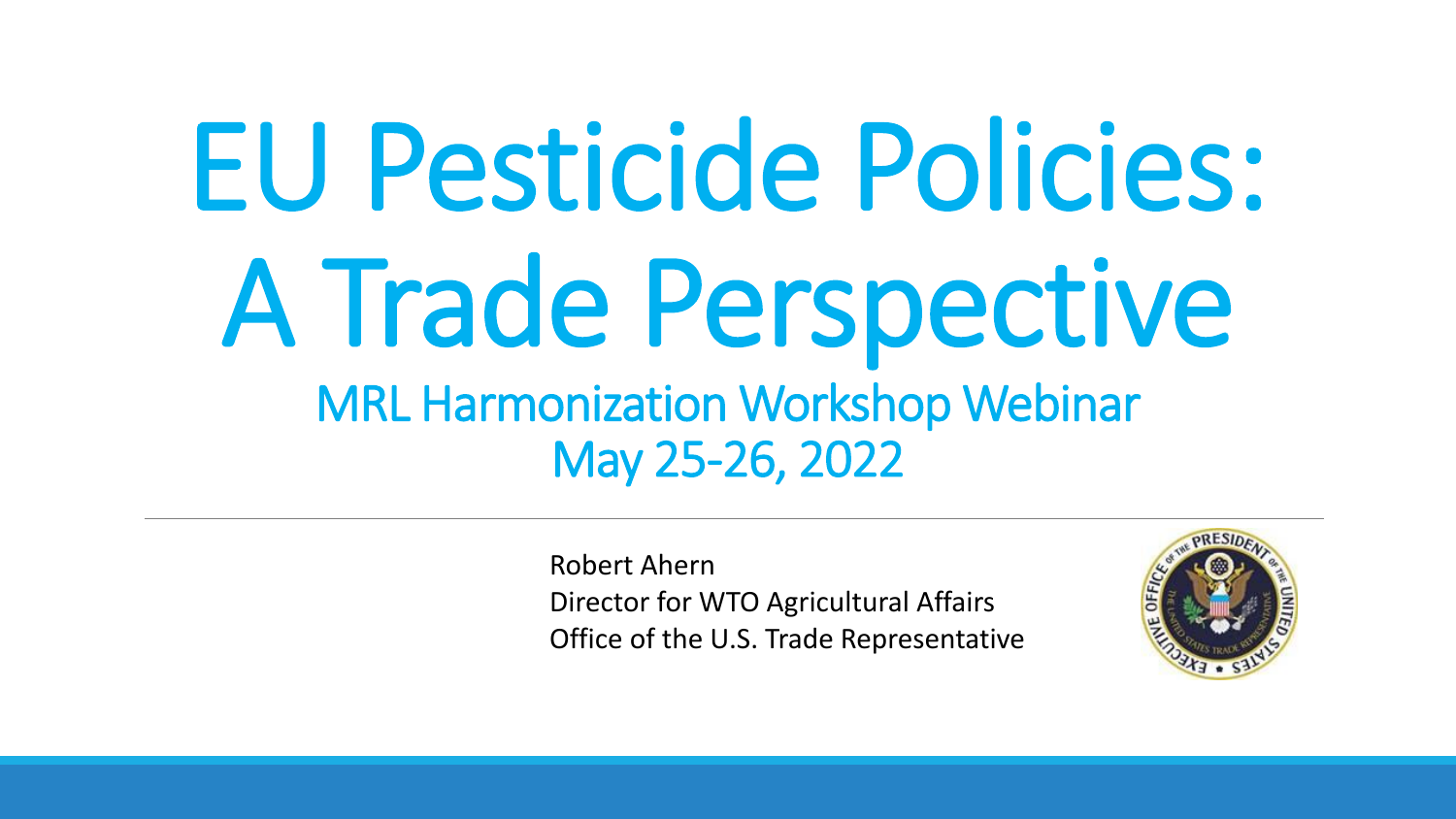### Outline of this presentation

- SPS Agreement primer
- Concerns raised in the SPS Committee
- Other Committee Activities
- Work ahead in 2022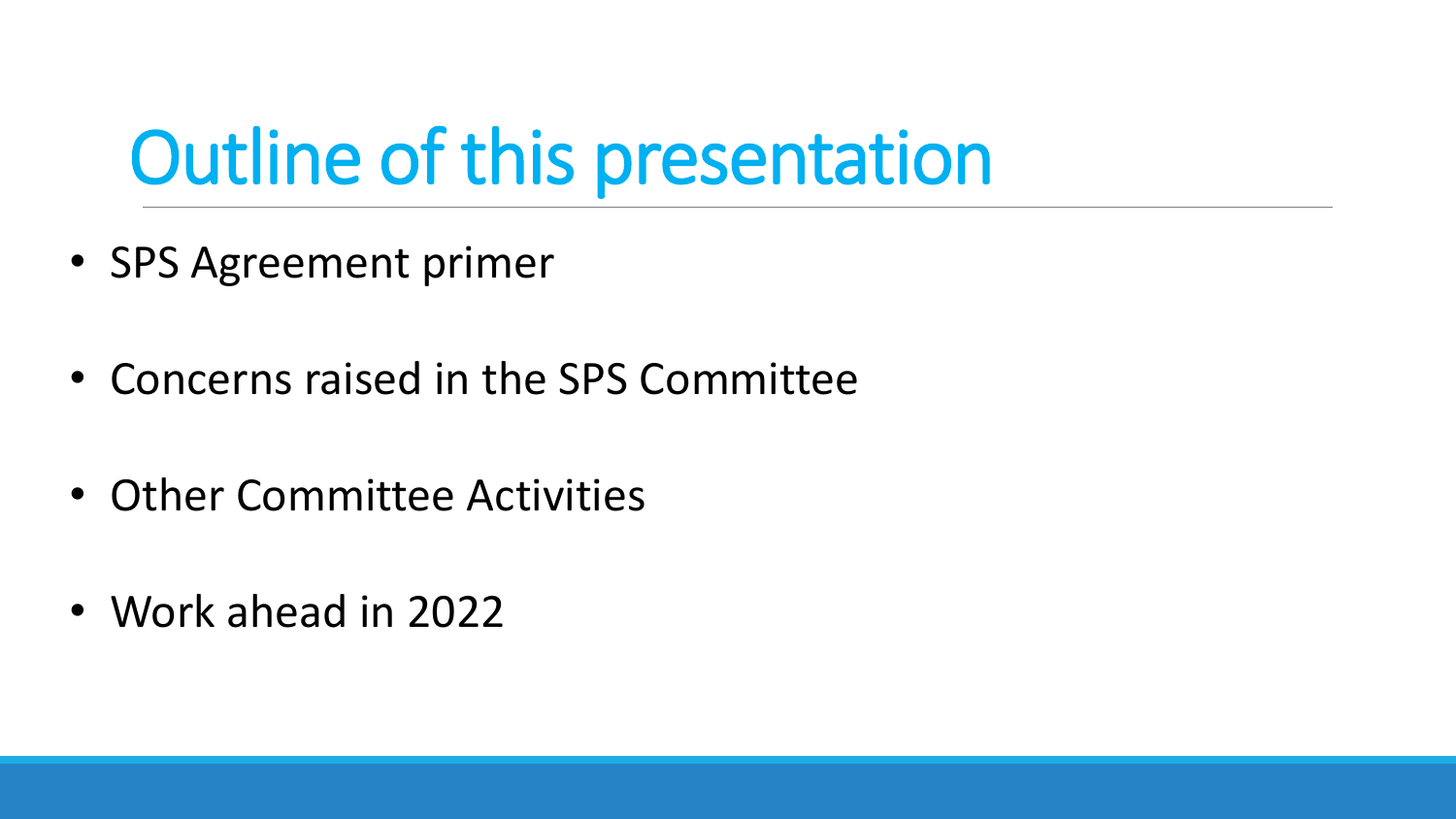### WTO Agreement on the Application of Sanitary and Phytosanitary Measures

The right to protect human, animal, or plant life or health



Avoiding unnecessary barriers to trade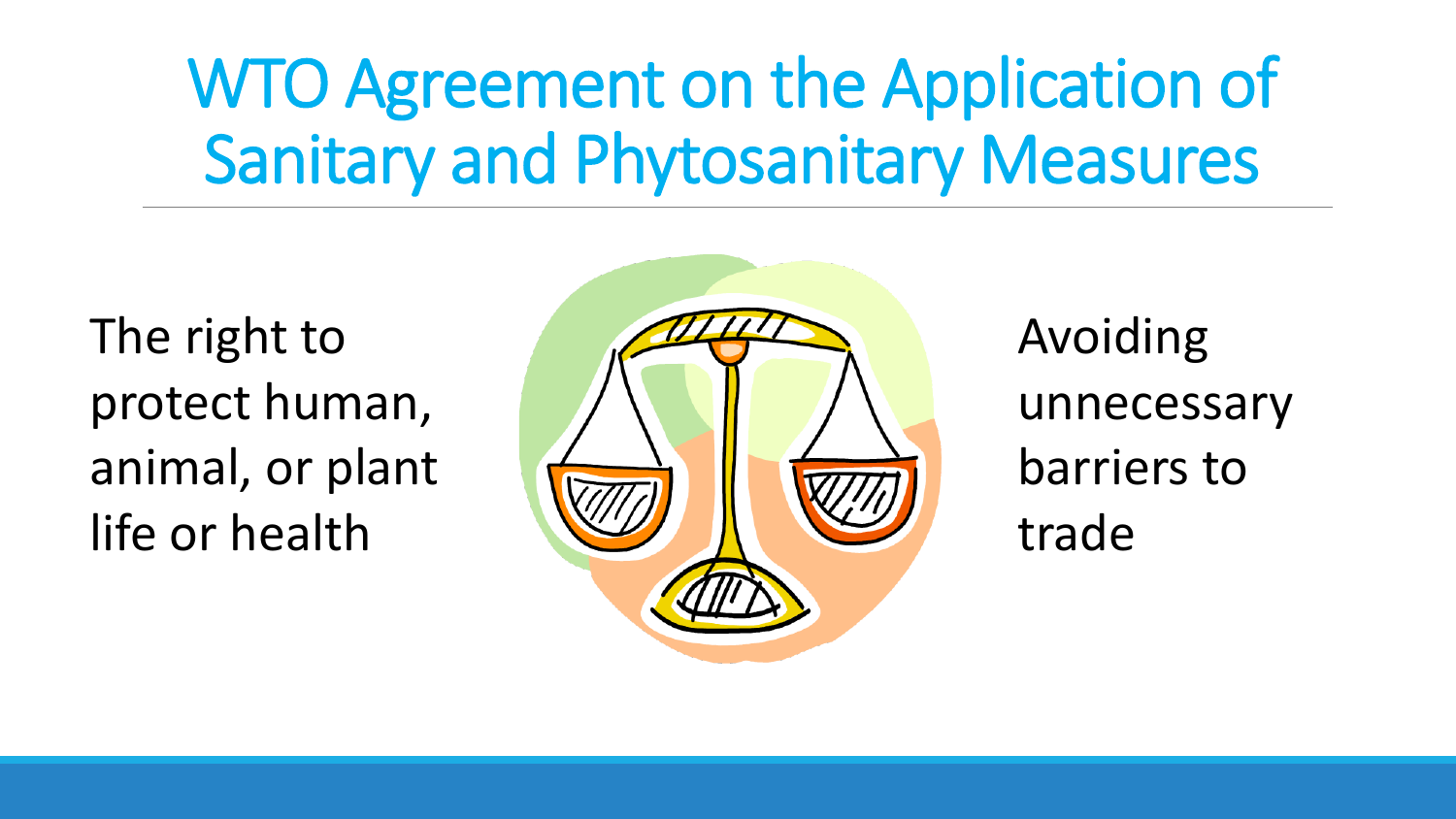### WTO Agreement on the Application of Sanitary and Phytosanitary Measures

- 1. Non-discrimination
- 2. Scientific justification
	- harmonization
	- risk assessment
	- consistency
	- least trade-restrictiveness
- 3. Equivalence
- 4. Regionalization
- 5. Transparency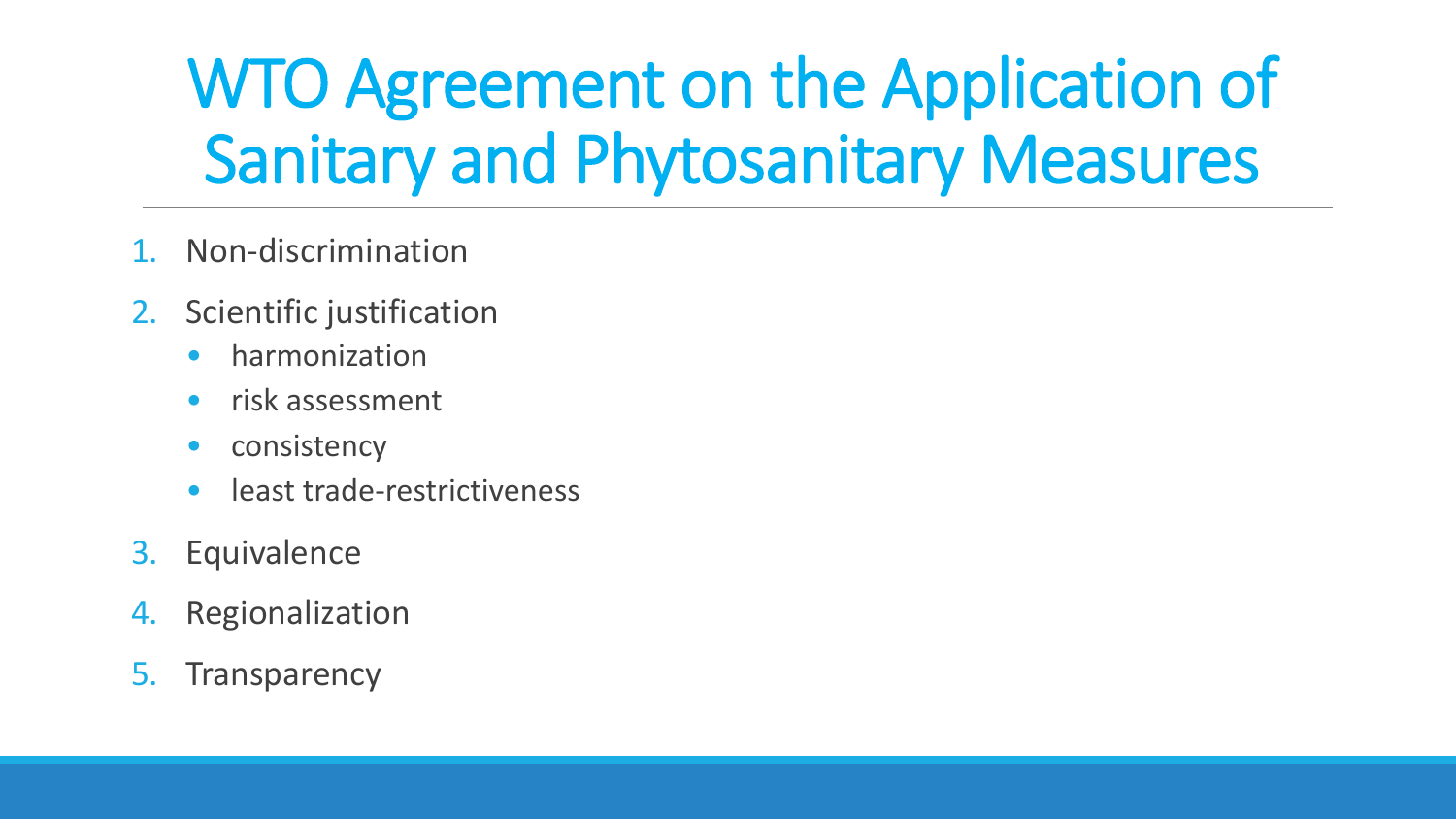### WTO SPS Committee

- Regular forum for consultation and to carry out functions related to implementation of the SPS Agreement
- Forum for consultations with countries to resolve trade concerns with specific SPS measures
- Raise trade concerns, singly and in coalitions, on the "floor" of the Committee
- Provides regular access to SPS and trade officials for "bilateral" meetings on the margins

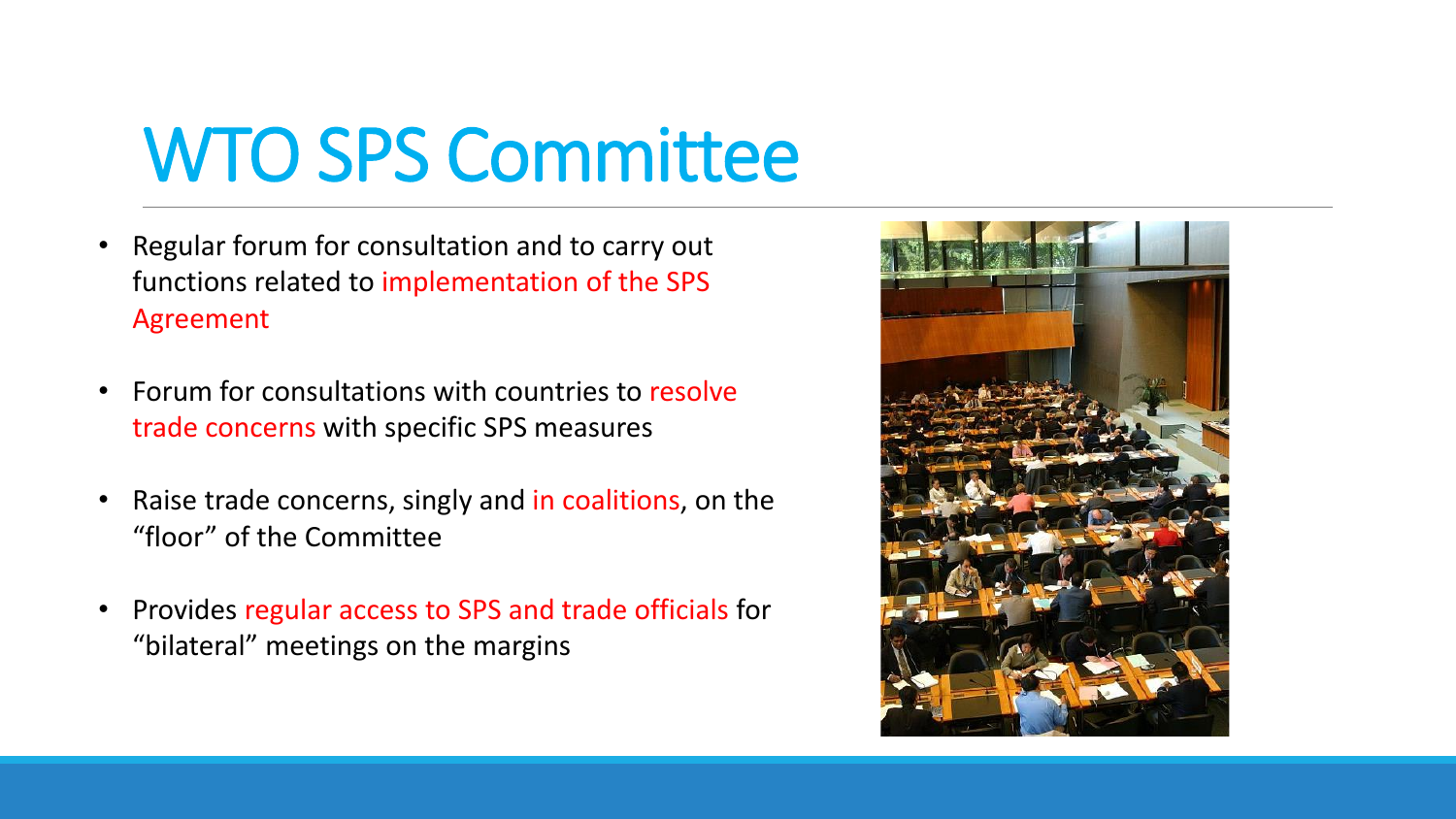### MRL-related STCs being raised in the SPS **Committee**

Raised continuously since 2014 – over 40 Members

#### Regulation 1107/2009

- Authorization and renewals
- Hazard-based cut off values (genotoxicity, carcinogenicity, reproductive toxicity, endocrine disruptors, persistent organic pollutants)
- Uncertainty, Data Gaps
- Reduction to LOQ after non-renewal
- Recent example: Indoxacarb, a "reduced risk" pesticide and OP replacement

Most supported STC - Colombia, Costa Rica, Ecuador, Paraguay, United States, Uruguay, Brazil, Argentina, Guatemala, Canada, Panama, Chile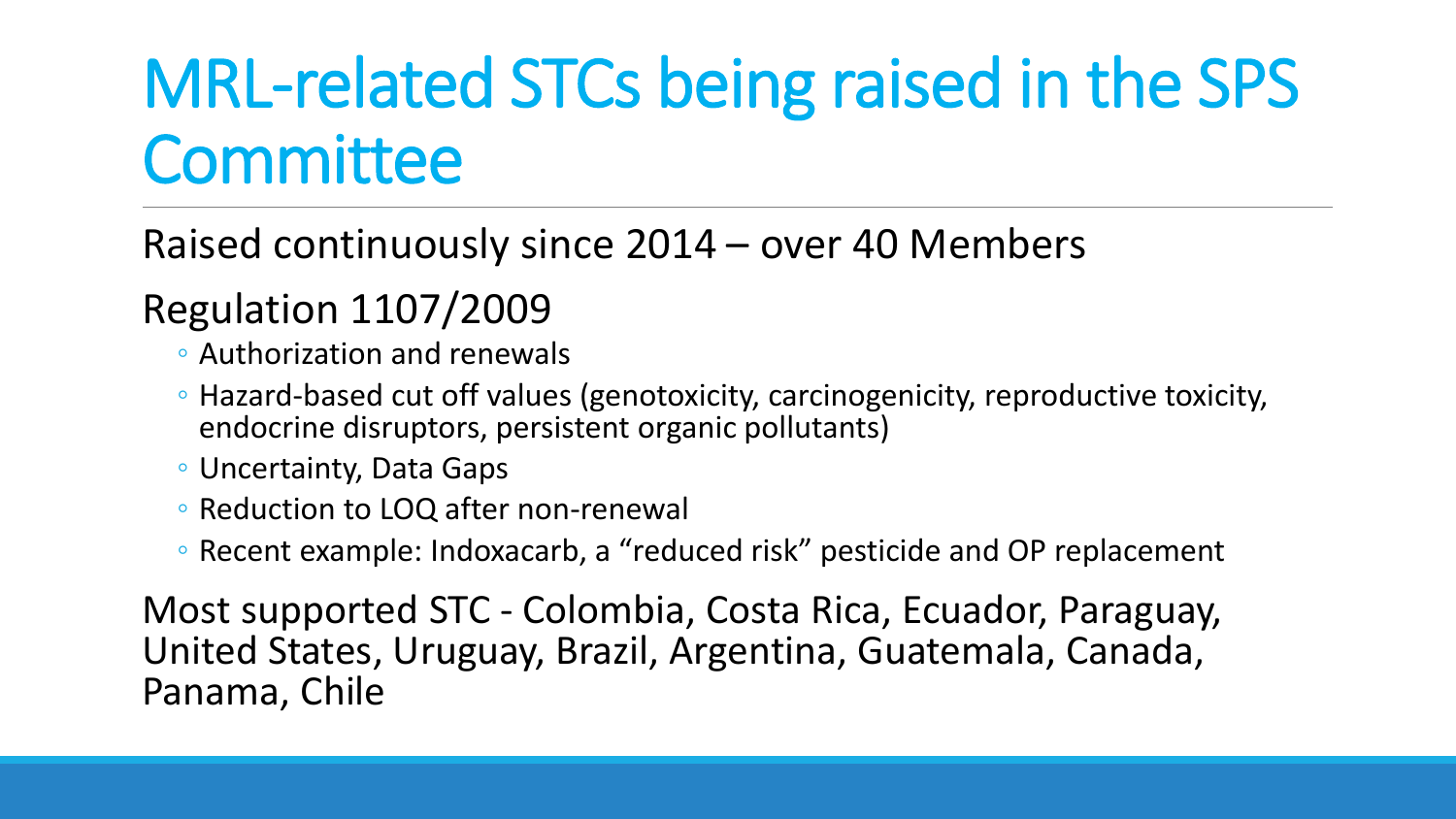### MRL-related STCs being raised in the SPS **Committee**

#### Concerns raised

- Hazard vs. Risk
- Sufficiency of scientific evidence, risk assessment
- Transition policies, channels of trade provisions
- Lack of import tolerances
- Derogations, emergency uses
- Trade impact local conditions, lack of alternatives

#### EU Response

- Explains the EU process
- Goal is lowest possible MRL based on GAPs
- No attempt to address SPS concerns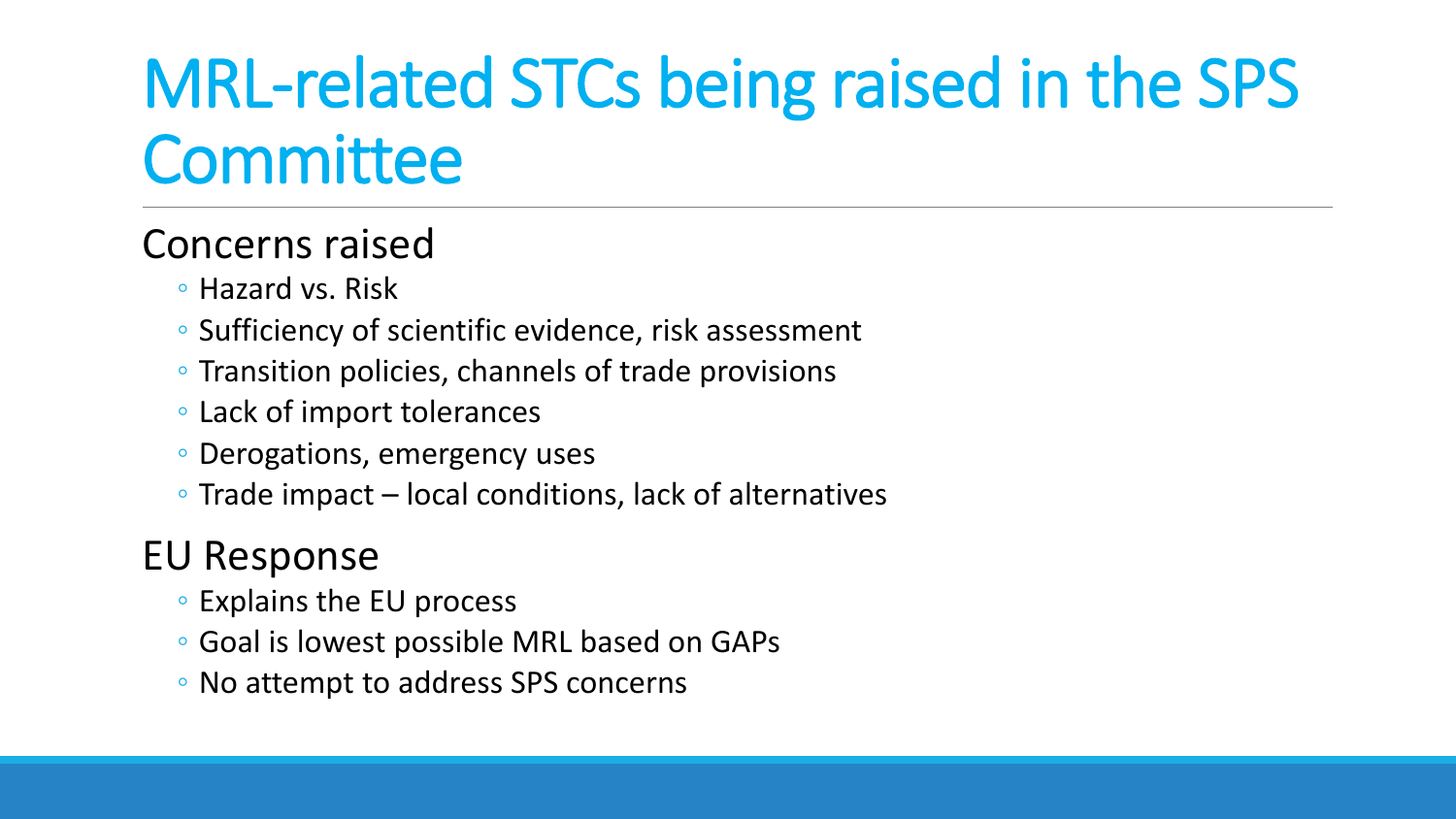### MRL-related STCs being raised in the SPS **Committee**

Australia, "EU import tolerances for certain pesticides to achieve environmental outcomes in third-countries"

- Refers to "mirror clauses"
- Supported by USA, Colombia, Paraguay, Ecuador, Japan, New Zealand, Guatemala, Uruguay
- Importance of respecting local conditions

#### EU Response

- Will consider environmental issues when granting ITs
- Risks include pollinators, accumulation of chemicals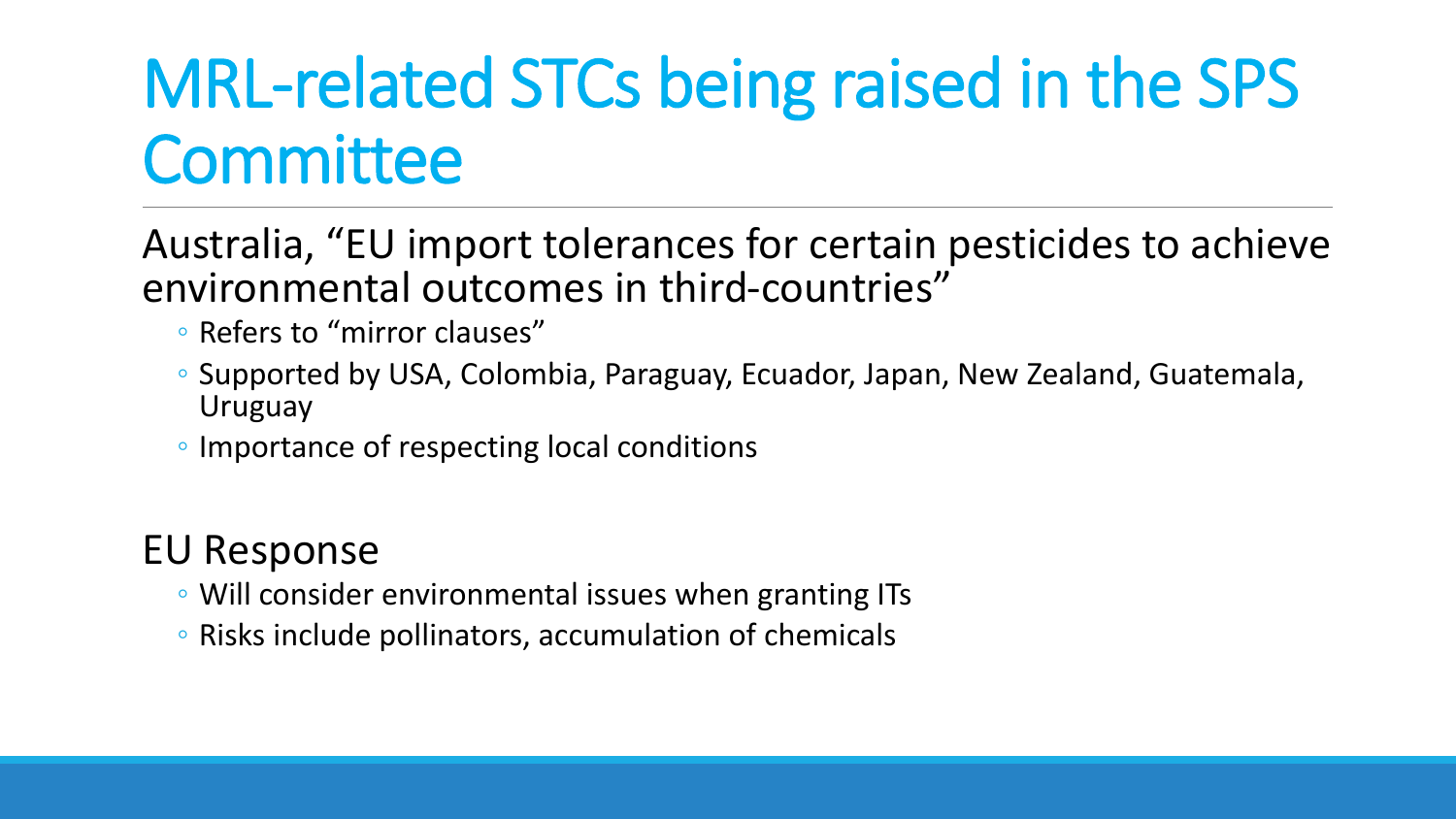### Other Activities in the SPS Committee

- March 2022 thematic session, "Trade Facilitative Approaches to Pesticide MRLs, Including Substances Not Approved for Use in an Export Market"
- Side Session, "Responding to Fall Armyworm: Integrated Pest Management (IPM) and Policy Approaches"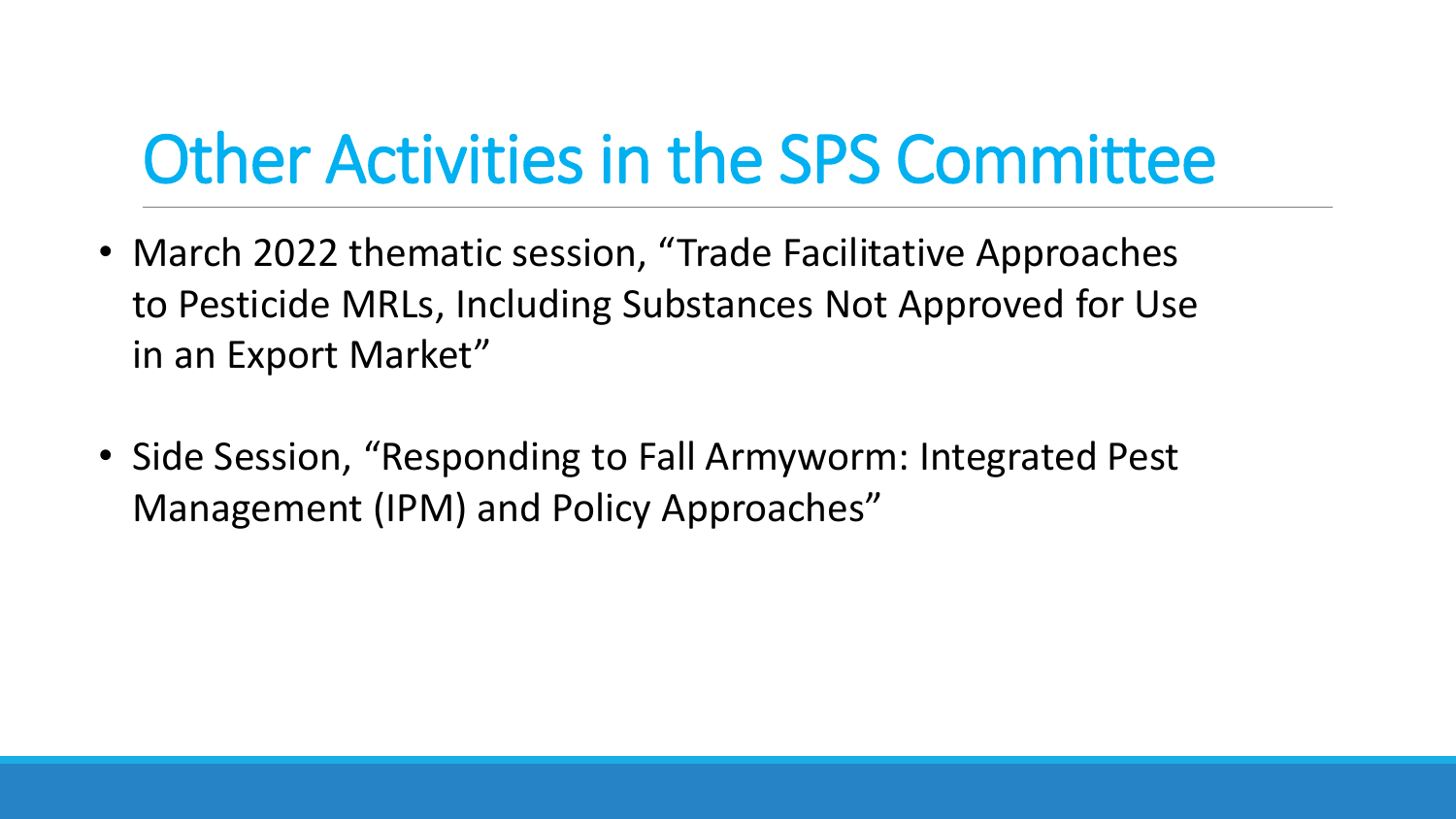### Work Ahead in 2022

- Ministerial SPS Declaration, "Responding to Modern SPS Challenges"
- Evolution of Farm to Fork